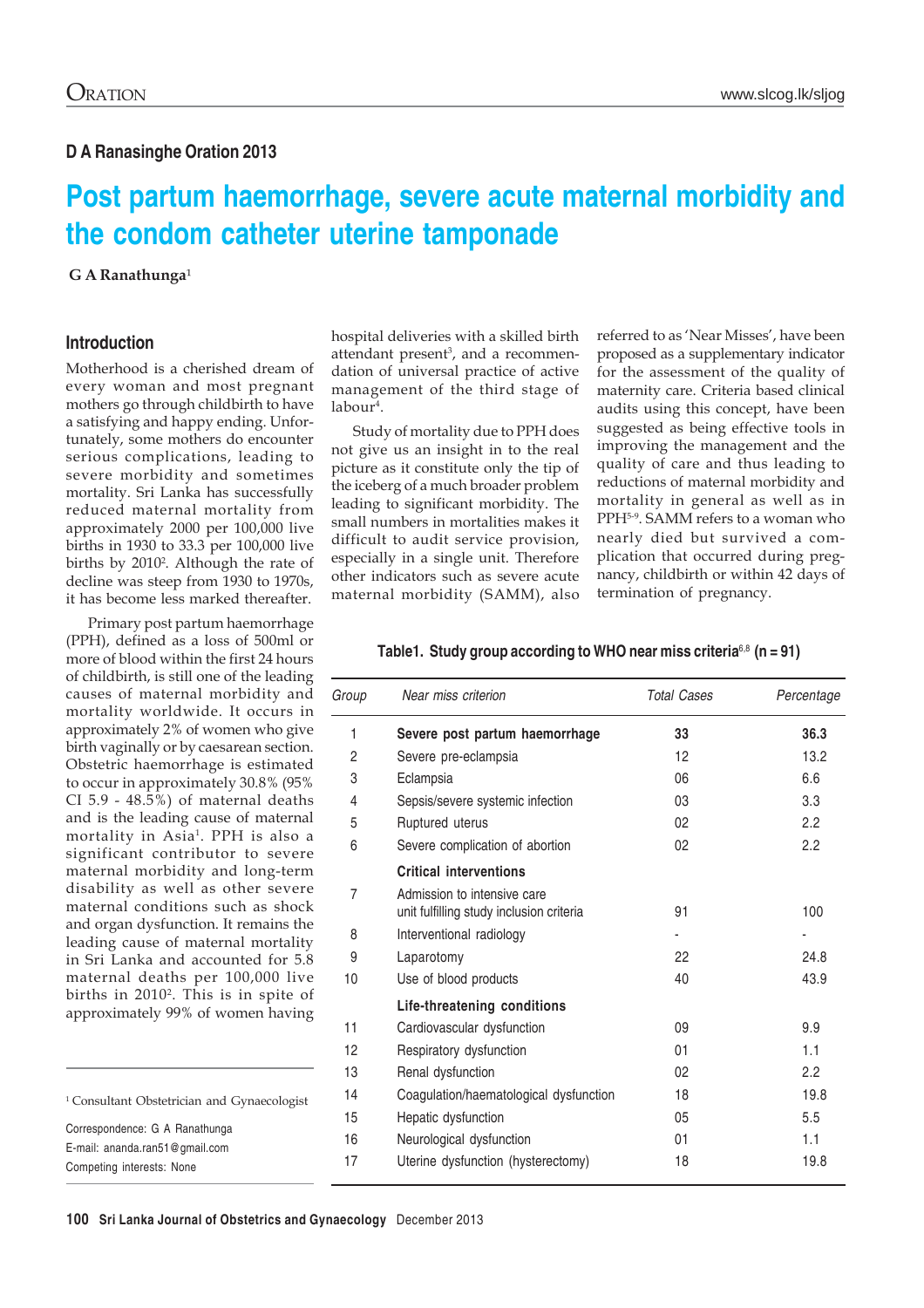### **Use of severe acute maternal morbidity (SAMM) in a Sri** Lankan tertiary care institution<sup>10</sup>

### **Objective**

To study SAMM in order to identify strategies which could be adopted to improve quality of care.

### **Design, setting and methods**

Using the WHO near-miss criteria, a clinical audit was carried out at the Castle Street Hospital for Women (CSHW), Colombo, including all five consultant units, from 1st February 2011 to 31st January 2012 $^{10}$ . Of the admissions to the intensive care, only those who conformed to the WHO near-miss inclusion criteria were studied.

### **Results and discussion**

There were a total of 91 cases of SAMM and five maternal deaths out of 16511 live births during the period studied. The maternal mortality ratio was 30.3 /100,000 live births, and the SAMM ratio was 5.5/1000 live births. The SAMM: mortality ratio was 18.2. There were no maternal deaths due to PPH during the period studied. Of the 91 cases of SAMM, PPH was the leading cause (n=35, 38.5%) and included two cases of uterine rupture. The second commonest morbidity group was thrombocytopenia and coagulo-pathy due to Dengue fever (n=18, 19.8%). However this was a seasonal cause during the study period, and in general not seen as a major contributor in the previous years.

Among the women who had PPH, the rate of emergency and elective caesarean section was 43% and 26% respectively (Figure 1) and this was approximately double the rate of emergency and elective caesarean section (23% and 12% respectively) in the CSHW (Figure  $2)^{10}$ . It should be noted that this in contrast to a study carried out in Mahamodara, Galle, where it was shown that PPH following instrumental vaginal delivery

was approximately 3.5 times higher and PPH following CS was only 1.3 times higher compared to PPH after normal vaginal deliveries<sup>11</sup>.

Uterine atony was the commonest

cause of PPH and was associated with 57% of cases in our study at CSHW10. However genital tract trauma was associated with 49% of cases of PPH in the Mahamodara study<sup>11</sup>.





### Figure 2. **Mode of delivery in the Castle Street Hospital for Women during the study period (n = 16511).**

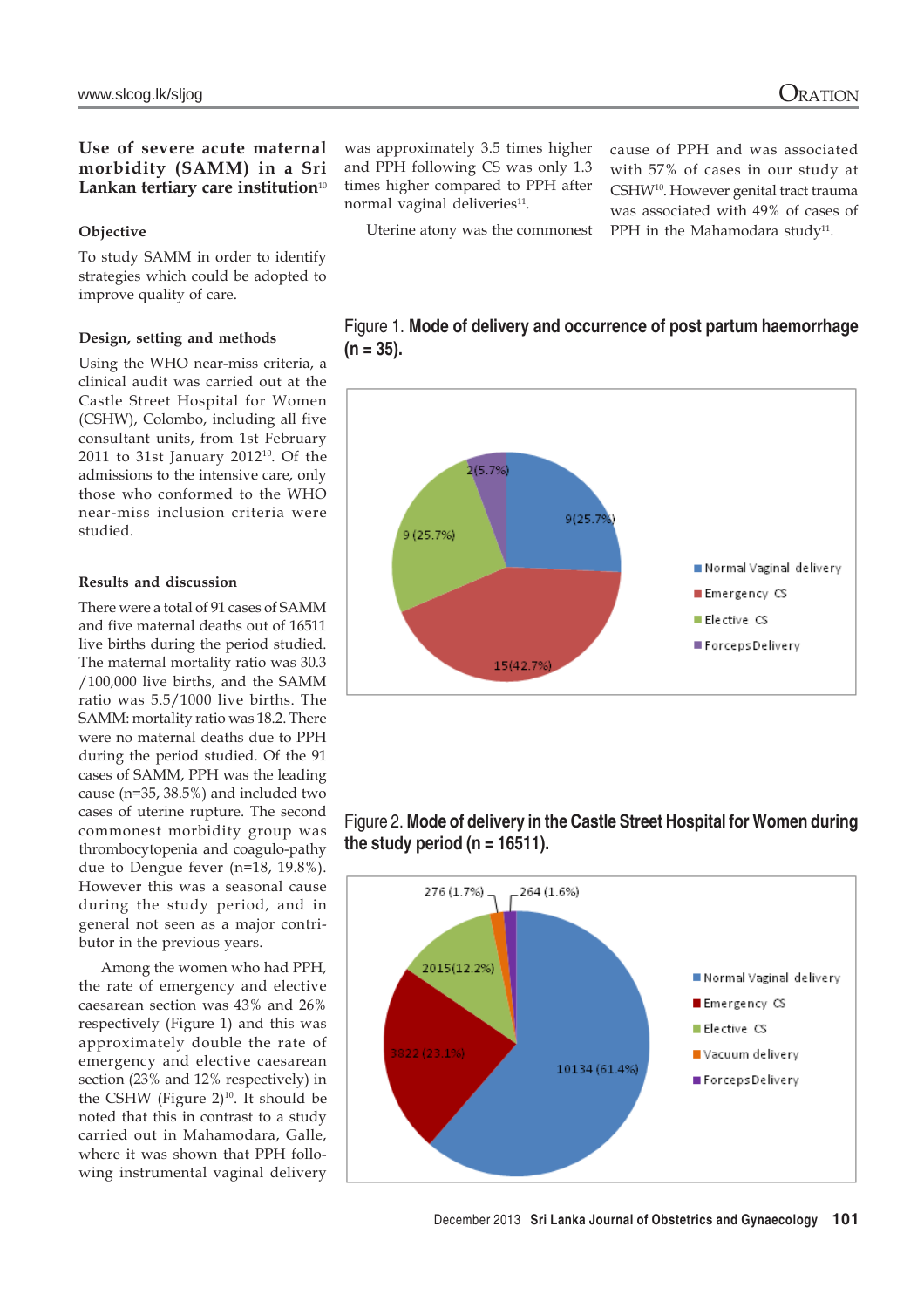**Table 2. Causes of post partum haemorrhage (n = 35)**

| Cause                                            | Number | Percentage |
|--------------------------------------------------|--------|------------|
| Uterine atony                                    | 20     | 57.1       |
| Placenta praevia                                 | 03     | 8.6        |
| Placental abruption                              | 02     | 5.7        |
| Uterine inversion                                | 02     | 5.7        |
| Broad ligament haematoma                         | 02     | 5.7        |
| Coagulation defect (Thrombocytopenia)            | 02     | 5.7        |
| Morbidly adherent placenta                       | 01     | 2.9        |
| Placenta praevia with morbidly adherent placenta | 01     | 2.9        |
| Uterine rupture                                  | 01     | 2.9        |
| Vaginal and cervical laceration                  | 01     | 2.9        |
| Uterine rupture and cervical laceration          | 01     | 2.9        |

#### **Conclusions**

In an attempt to improve care in these SAMM patients, certain areas were identified as needing further improvement. These included documentation, estimation and documentation of blood loss, use of uterine tamponade before proceeding to hysterectomy, and knowledge and experience of uterine tamponade insertion.

#### **The use of a condom catheter as a method of uterine tamponade**

The commonest cause of PPH worldwide is uterine atony and as much as 80% of the cases result from suboptimal contraction of the myometrium following placental separation. Other causes of PPH such as genital tract trauma, uterine rupture, retained placental tissue or maternal coagulopathy are less commonly seen $12,13$ . Management of PPH involves a stepwise series. Persistent bleeding is assumed to be due to atony, once retained products and genital tract trauma have been excluded, and physical methods, pharmacological methods and surgical procedures to control uterine bleeding would be employed in a stepwise manner<sup>14</sup>.

The first line of management is pharmacological and the agents used

include oxytocin, ergometrine and prostaglandin. When they fail to arrest the bleeding mechanical and surgical methods are employed. A variety of surgical options are available such as uterine artery ligation, ovarian artery ligation and internal iliac artery ligation to control the blood supply to the uterus. B-Lynch brace sutures are placed to compress the uterus and to maintain the contracted status without interfering with blood supply to control PPH15. These procedures are effective in avoiding hysterectomy but a laparotomy performed by skilled personnel is required. Therefore these techniques may not be ideal, especially following a vaginal delivery.

A simpler technique, which can be performed by medical personnel of reasonable skill, is the use of uterine balloon tamponade and this has gained popularity over the years. It appears to be very effective in prevention of hysterectomy and should be tried before resorting to more disabling surgical procedures. It can also be used as a method of controlling blood loss while waiting for surgery or if the patient is transferred from the periphery to a unit with better facilities<sup>13-20</sup>.

The exact mechanism or the theoretical principle of uterine balloon

tamponade is not clear. Several possible mechanisms have been hypothesised. One is that it maintains a temporary and steady mechanical pressure against the bleeding sinus openings of the placental site till the natural haemostatic mechanisms form a stable clot. Another is that the balloon inflated inside creates intraluminal pressure that exceeds the patient's systolic blood pressure to stop inward blood flow<sup>19-21</sup>. While this maybe an effective mechanism with onset of hypotension, the same may not be that effective with normal blood pressures. Overstretching of the myometrium by the tamponade changing the anatomical alignment and angulation of the arteries to create vasospasm and formation of blood clots to control bleeding is another possible mechanism<sup>21,22</sup>.

Different balloons used in medical practice have been tried to bring about this tamponade effect in presence of PPH. The Bakri Balloon (Cook Medical, IN, USA) and BT-Cath (Utah Medical products, UT, USA) are purpose designed uterine balloons which are in clinical use<sup>14 -15</sup>. Other balloons used include the Sengstken-Blakemore tube, which is designed to be used in oesophageal varices and Rusch balloon designed to be used within the urinary bladder, and they have shown to be effective alternatives. Condom catheter and saline filled surgical gloves are improvised balloon mechanisms used to achieve the tamponade effect within the uterine cavity.

The condom catheter is the most cost effective balloon for the management of PPH18-20. SayebaAkter and colleagues presented their experience with the use of condom catheter at the second South Asian Federation of Obstetrics and Gynaecology meeting in Dhaka, Bangladesh which was published later<sup>18</sup>. Having listened to their experience, we conducted a study to evaluate its use in a local setting.

#### **Objective**

Our objective was to observe the clinical effectiveness of the use of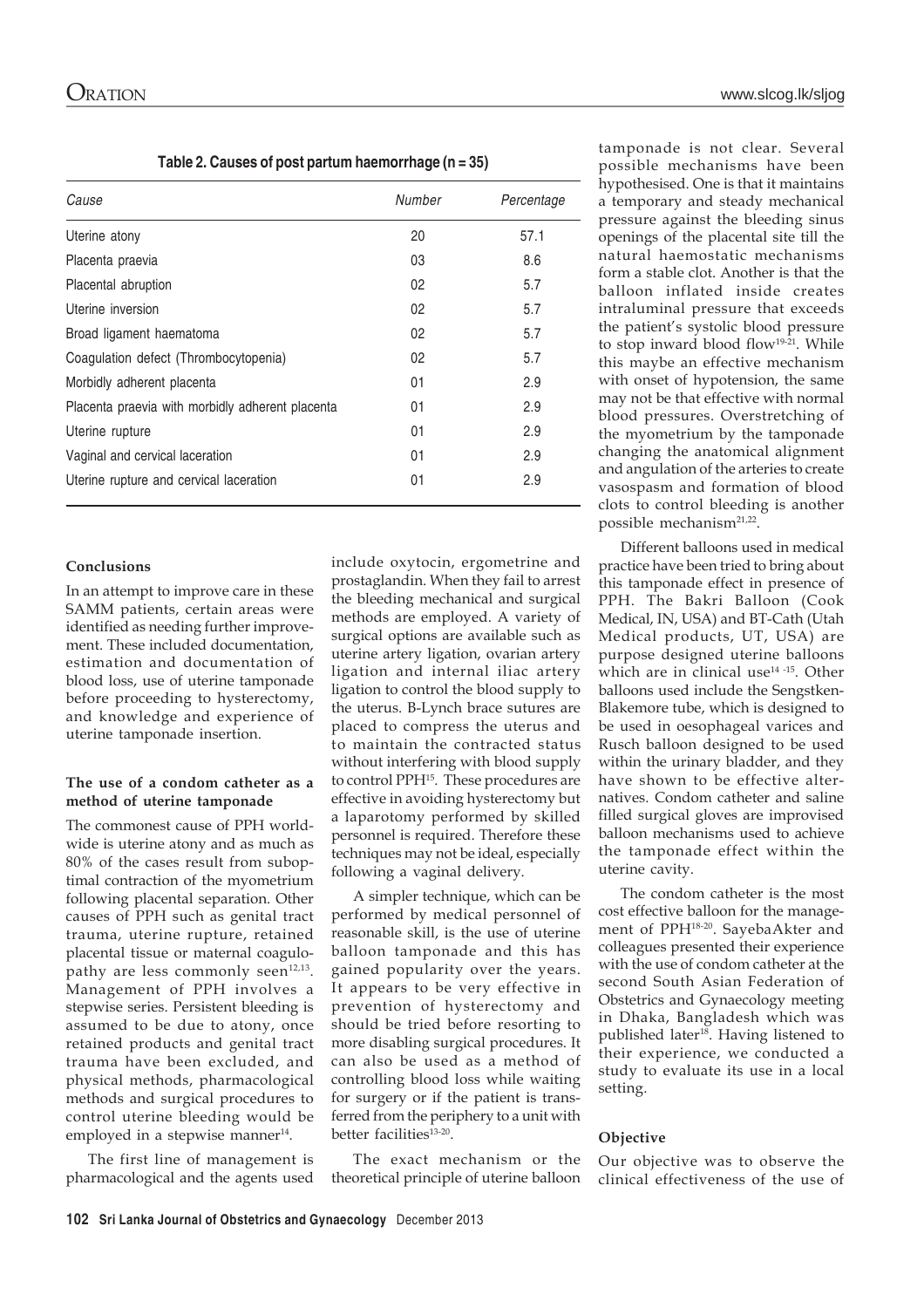condom catheter uterine tamponade in avoiding hysterectomy in PPH and to describe the immediate and late complications of this intervention.

### **Design, setting and methods**

This was a prospective observational study. It was decided to use condom catheter uterine tamponade for mothers who did not respond to medical management according to the unit protocol<sup>23</sup> and continue to bleed after delivery. As far back as 2002 we used this method with certain modifications from the Bangladesh Model<sup>18</sup>. We used size 22 Foley catheter instead of a rubber catheter. We also checked the condom catheter for leaking before insertion, washed the condom with Povidone Iodine solution and marked the fundus level abdominally to assess intrauterine bleeding. Our method of filling was rapid filling with pressure followed by gravity filling to achieve the optimal volume<sup>24</sup>. All mothers who had condom catheter uterine tamponade for the management of PPH in ward one, Castle Street Hospital for Women, Colombo from 01.01.2006 till 31.12.2010 were included in the study.

Ethical approval for the study was obtained from the Ethics Review Committee of the Castle Street Hospital for Women, Colombo, Sri Lanka.

### **Insertion of a 'condom catheter' for uterine tamponade**

This may be performed as an independent procedure or following inspection of the cervix and upper vagina for genital tract trauma. Therefore, whenever it is planned to inspect the cervix, the materials needed for insertion of a condom catheter for uterine tamponade should be kept ready. The procedure that was followed in insertion of the condom catheter was as follows:

1. Explained to the mother the need to insert a condom catheter and explained the procedure briefly in a reassuring manner

- 2. The procedure was done suing an aseptic method
- 3. The required items were prepared and they included:
	- A size 20 22 (or largest available) Foley catheter
	- A condom
	- Sterile No. 0 or 1 suture
	- Two bottles of warmed saline
	- Intravenous infusion set released from the pack
	- These were arranged on a sterile towel laid side trolley
- 4. Took the Foley catheter and unfolded the condom over the end of the Foley catheter to about two thirds of its length. Hand tied it to the catheter firmly, using several rounds of sterile sutures at a point about 2 cm distal to the open end of the condom
- 5. Had an assistant connect the infusion set to the bottle of warmed normal saline suspended at least 4-6 feet above the bed
- 6. Connected the other end to the catheter and ran saline into the condom to make sure the system is water tight by holding the catheter tip upwards
- 7. Afterwards, emptied the balloon of the saline and left it on the sterile trolley, ready for insertion
- 8. Washed the condom with warm saline or Betadine lotion
- 9. Placed the woman either in the dorsal or lithotomy position and exposed the cervix by using one or two Sim's speculae
- 10. Grasped the anterior lip of the cervix with a sponge holder
- 11. Then inserted the entire condom catheter system into the uterus. The condom catheter was held between the index and middle fingers and introduced it like exploring (or doing a pelvic examination) the uterus
- 12. Reconnected the catheter to a giving set and started filling the condom with warmed saline
- 13. Kept watching the cervix for the balloon to bulge out of it and stop filling it any further for then. Then rapid filling with pressure, up to 300ml. Cessation of bleeding from the uterine cavity may be noticed.
- 14.At this point the vagina was packed with a moist vaginal pack (Two inch ribbon gauze pack or a gauze towel) around the catheter in a circumferential manner
- 15.Then continued filling was undertaken till the gravity aided filling stopped. Usually 400 - 500 ml was needed
- 16.Proximal end of the catheter was folded and a tight tie placed to it to prevent backflow
- 17. Inserted a size 12 Foley catheter to the bladder
- 18. Marked the level of the fundus with a marker pen. Started a pulse rate and blood pressure chart
- 19. Kept the vaginal pack and the condom catheter for 12 - 18 hours
- 20.Administered IV antibiotics (Cefuroxime and Metronidazole)
- 21.If there was no vaginal bleeding and vital signs were stable, removal of the catheter was planned at a convenient time, after 12 hours
- 22.Released half the instilled volume of saline. Did not remove the vaginal pack at this stage
- 23. Observed for bleeding through the vaginal pack
- 24. Thirty minutes later the vaginal pack was removed, without removing the condom catheter
- 25. If there was no further bleeding for another 30 minutes, the total volume of instilled saline was released and the condom catheter was removed gently.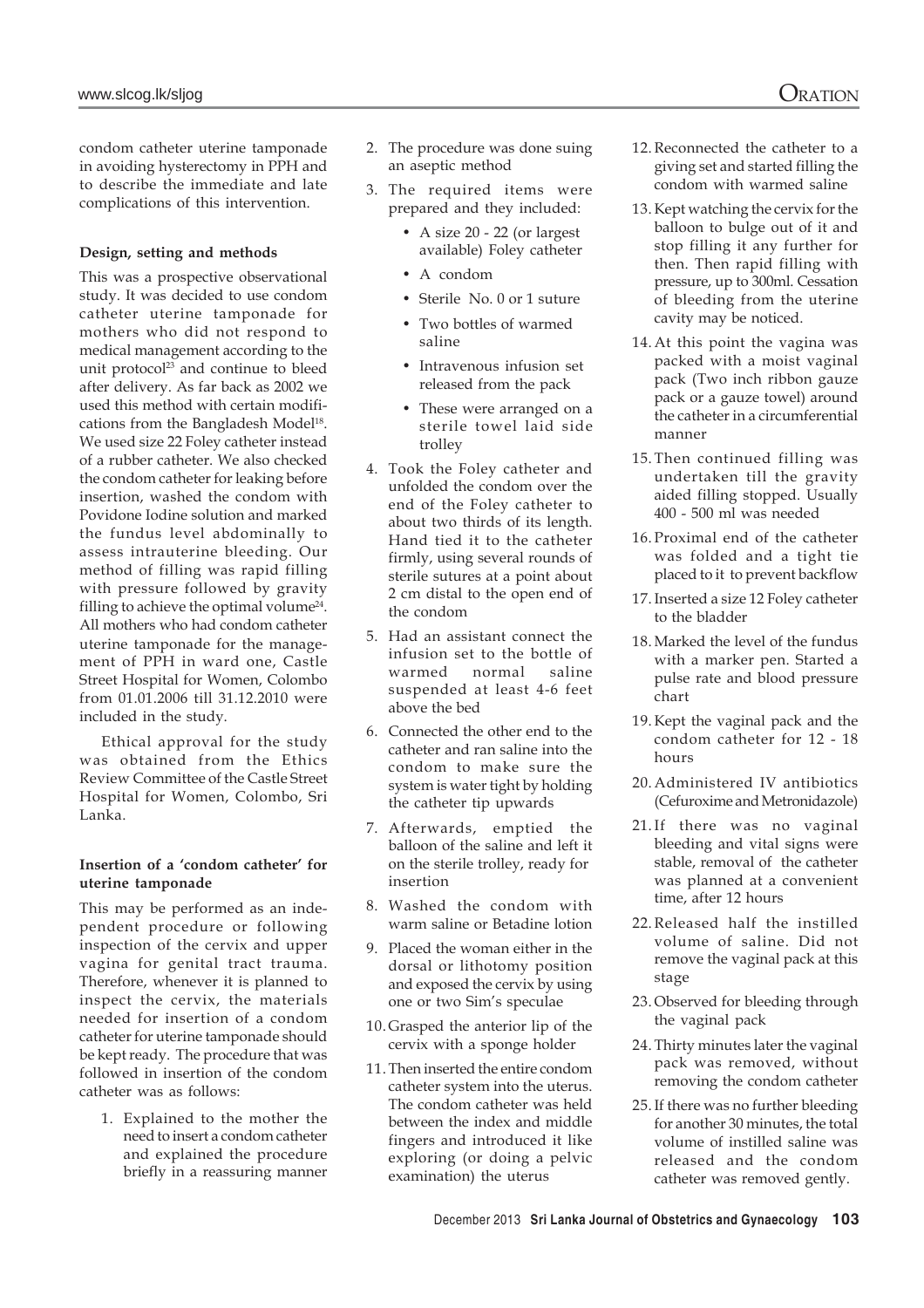

Immediate complications such as pain, fever, continued excessive lochia/bleeding mucopurulent discharge per vagina was observed and recorded before discharge from the hospital and during the first six weeks by reviewing them at the post natal clinic visit. We requested them to come for a checkup at one year and specific questions on commencement of menstruation, any abnormal uterine bleeding, pelvic infection and venous thrombosis were recorded. Menstrual history and the use of contraception were also inquired. In those women who did not come for review, the same information was obtained by a telephone interview. Interviews were carried out over the telephone at 24 months, 36 months and 48 months after the procedure. We inquired about the previous complications and specifically about subsequent pregnancy and its outcome, if they had a subsequent pregnancy.

### **Table 3. Patient characteristics and the birth weights of the babies (n = 42)**

|                                   | Mean age in years (95% CI)                     |                 | 29.6                         | $(27.9 - 31.3)$      |
|-----------------------------------|------------------------------------------------|-----------------|------------------------------|----------------------|
|                                   | Range in years                                 |                 | $18 - 40$                    |                      |
| Parity                            |                                                |                 |                              |                      |
|                                   | Primipara                                      |                 | 15                           | 35.7%                |
|                                   | Parity 2 - 4                                   |                 | 26                           | 61.9%                |
|                                   | Parity 5 and above                             |                 | 01                           | 02.4%                |
| Gestational age in weeks (95% CI) |                                                | 39.3            | $(38.9 - 39.7)$              |                      |
|                                   | Range in weeks                                 |                 | $36 - 42$                    |                      |
|                                   | Pregnancies                                    | (36 - 40 weeks) | 3685.7%                      |                      |
|                                   | Pregnancies (40 - 42 weeks)                    |                 | 06                           | 14.3%                |
| Singleton pregnancy               |                                                | 39              | 92.9%                        |                      |
|                                   | Twin pregnancy                                 |                 | 03                           | 07.1%                |
|                                   | Mean birth weight (95% CI)<br>Range in grammes |                 | 3216.8 G.<br>1780 G - 4400 G | (3061.9 - 3371.7 G). |
|                                   |                                                |                 |                              |                      |

### **Results and discussion**

There were 42 (0.25% of a total of 16923 deliveries) cases of intractable PPH which did not respond to standard medical management in ward one of CSHW during the period of study and these cases required intrauterine condom catheter tamponade. The characteristics of these women are shown in Table 3. The age and parity distribution of the patients requiring intra uterine condom catheter tamponade for PPH reflected the age and parity distribution of women delivering in the unit.

Intrauterine condom catheter tamponade was successful in 40 mothers (95.2%) and only two cases needed hysterectomy to control haemorrhage. This is comparable with other studies done using condom tamponade in Bangaladesh and Nepal where success rates of 100% have been reported<sup>16,17,18</sup>. However the reported success rates for balloon tamponade using Sengtaken Blackmore tube and Rush balloon are 87.5 and 85.5% respectively<sup>25,26</sup>. A systematic review of all conservative modes of management of PPH showed a cumulative success rate of 90.7% (95%CI 85.7 - 94). This review also showed success rates of 84.0% (95% CI 77.5% - 88.8) for balloon tamponade and 91.7% (95%CI 84.9 - 95.5) for compression sutures<sup>27</sup>.

### **Onset and the duration of labour**

Out of the 28 mothers who went through labour only 12 started labour spontaneously while 16 had induced labour. The duration of labour was less than 10 hours in 26 mothers, while in two mothers the labour was longer but within 16 hours (Figure 3).

### Figure 3. **Duration of Labour (n =28).**

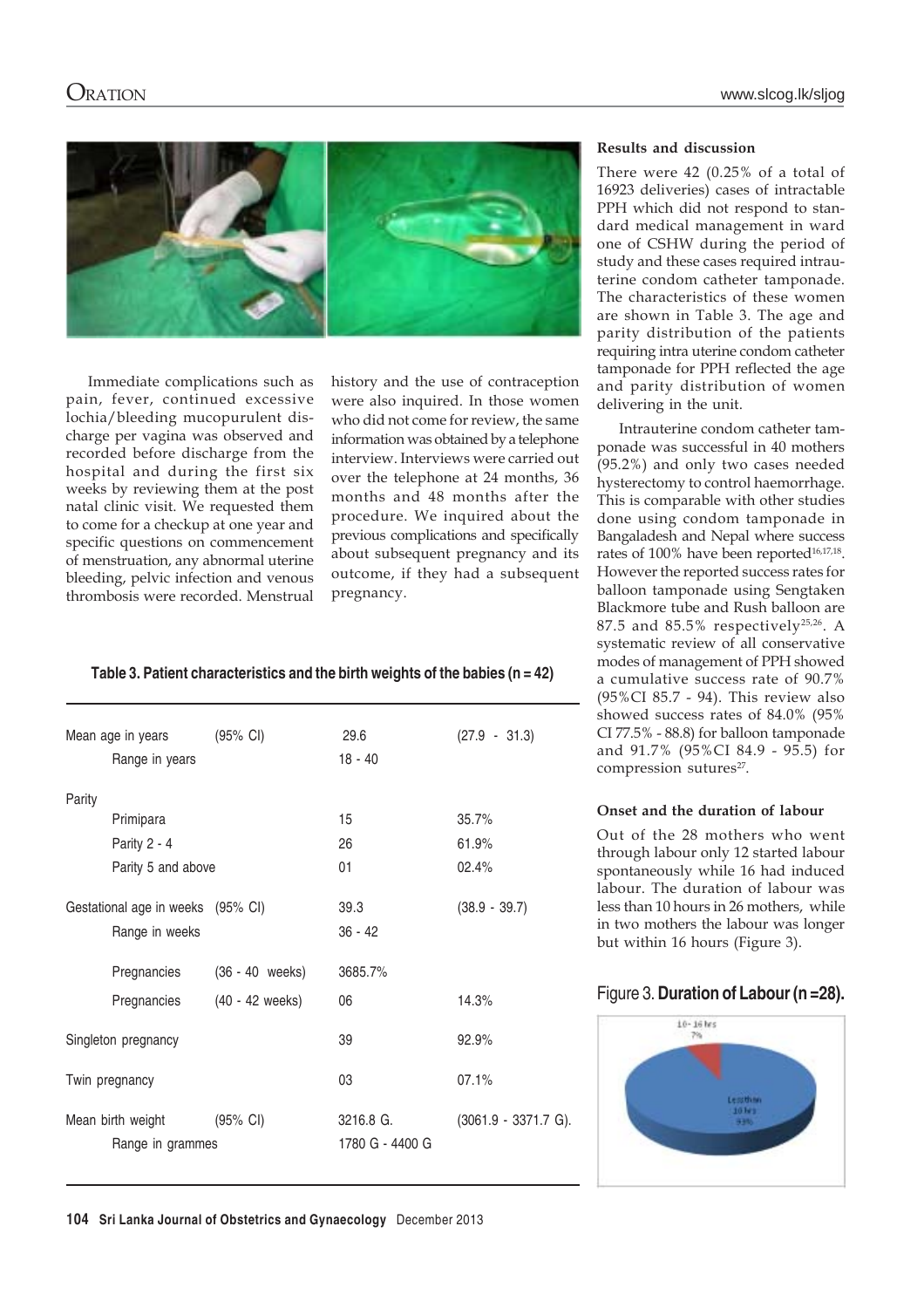### Figure 4. **Mode of delivery in the Castle Street Hospital for Women 2006 - 2010 (n = 16923).**



Figure 6. **Mode of delivery among the women where intra uterine condom catheter tamponade was used (n = 42).**



Out of 42 cases who required intra uterine condom catheter tamponade, 28 women underwent labour and of these cases, 18 had vaginal delivery while three needed vacuum extraction and the remaining seven had emergency CS. There were six more antepartum emergency CS and eight elective CS. Three mothers had manual removal of placenta for retained placentae. In our unit during the period 2006 - 2010 the elective CS, the emergency CS, and the vacuum delivery rates were 13% , 19% and 2% respectively. However,

when we analysed the 42 cases of severe PPH who required intra uterine condom catheter tamponade the proportions of women following elective CS, emergency CS, and vacuum delivery were higher (19%, 3% and 7% respectively). This was similar to the findings of the previous SAMM data analysis study.

### **Management before condom catheter uterine tamponade**

The management prior to insertion of

a condom catheter uterine tamponade is shown in Table 4. There were three cases of manual removals of placentae carried out for retained placenta following vaginal delivery. Two cases of major degree placenta praevia diagnosed sonographically had elective CS. Of the 42 women, 26 (62%) received 0.5 mg of ergometrine intravenously (IV) for active management of the third stage and the others were given 5 units of oxytoccin IV.

| Crystalloids given                                | (95% CI) | 1.9 <sub>L</sub> | $(1.7 - 2 L)$      |
|---------------------------------------------------|----------|------------------|--------------------|
| Range                                             |          | $0.5 - 4 L$      |                    |
| Estimated blood loss                              | (95% CI) | 1318 ml          | $(1165 - 1470$ ml) |
| Range                                             |          | 900 - 3000 ml    |                    |
| Repeat ergometrine 0.5 mg<br>intramuscularly (IM) |          | 39               | $(92.9\%)$         |
| Oxytocin 20 units in 500 ml of<br>N. Saline IV    |          | 42               | $(100\%)$          |
| Tranexaemic acid 500 mg. IV                       |          | 40               | $(95.2\%)$         |
| Misoprostol 800 µg per rectally                   |          | 01               | $(02.4\%)$         |
| Examination under anaesthesia                     |          |                  |                    |
| performed                                         |          | 10               | (23.8%)            |
| Evacuation of retained tissue                     |          | 04               | (09.5%)            |

### **Table 4. Management before insertion of intra uterine condom catheter tamponade (n = 42)**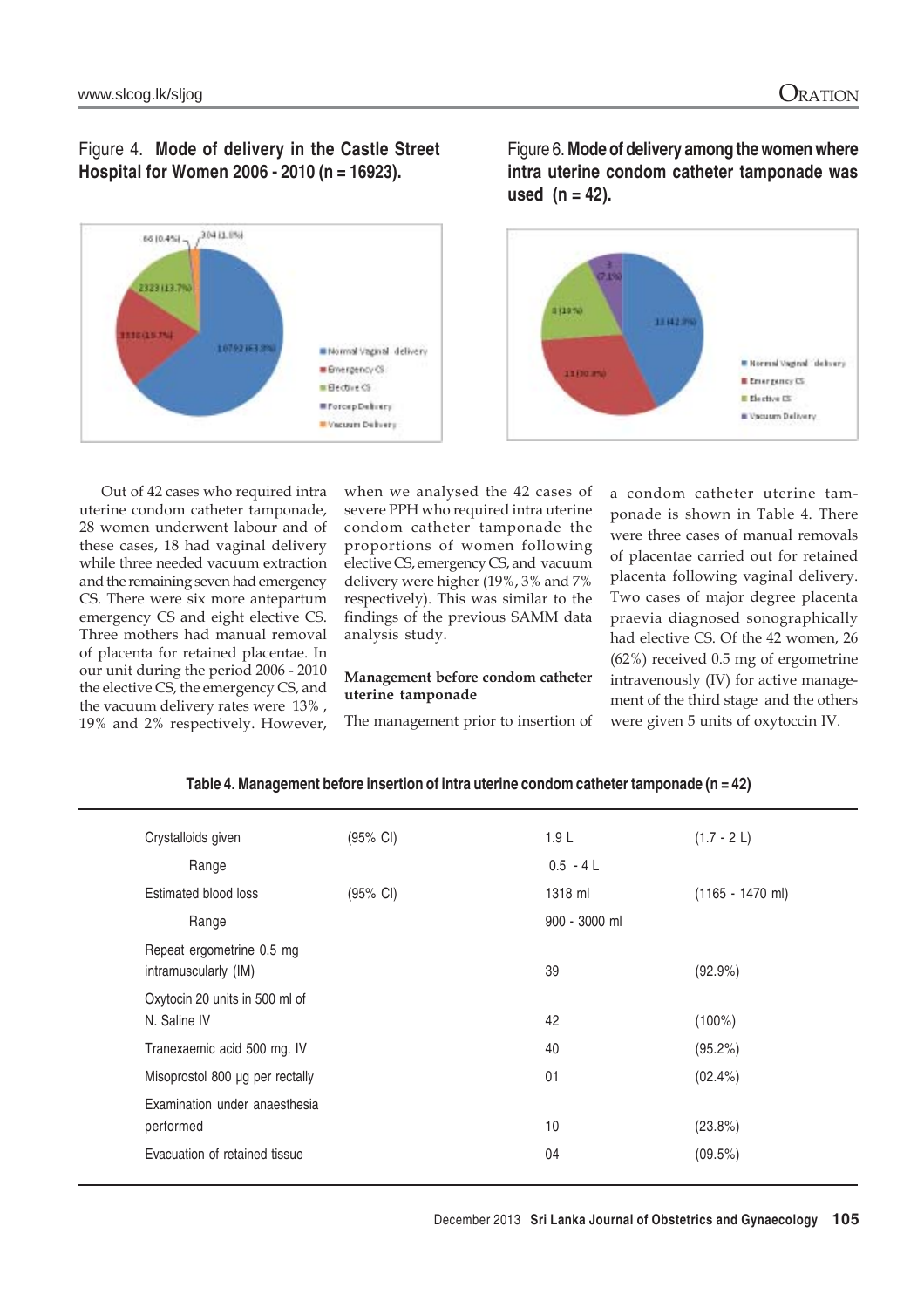Figure 7**. Interval between delivery of the placenta to insertion of intra uterine condom catheter tamponade (n = 42).**



There were three instances where the condom leaked and reinsertion of the intra uterine condom uterine tamponade had to be carried out. One of them continued to bleed and resulted in performing a subtotal hysterectomy.

| Received no blood       | 20 | (47.6%)    |
|-------------------------|----|------------|
| Blood 1 unit transfused | 06 | $(01.4\%)$ |
| Blood 2 - 3 units       | 14 | (33.3%)    |
| More than 4 units       | 02 | $(04.8\%)$ |
| Fresh frozen plasma     | 15 | (35.7%)    |
| Cryo precipitate        | 02 | $(04.8\%)$ |
| <b>Platelets</b>        | 02 | $(04.8\%)$ |
|                         |    |            |

### **Table 6. Tamponade volume and the duration of intra uterine condom catheter tamponade (n = 42)**

| Tamponade volume   | (95% CI)           | 494.8 ml        | $(476 - 514$ ml)  |
|--------------------|--------------------|-----------------|-------------------|
| Range              |                    | 300 - 700 ml    |                   |
| Duration of condom |                    |                 |                   |
| tamponade kept in  | $(95% \text{ Cl})$ | 18.9 hours      | 17.6 - 20.2 hours |
| Range              |                    | $11 - 30$ hours |                   |
|                    |                    |                 |                   |

Timing of the insertion of the intra uterine condom uterine tamponade appears to correlate well with the successful control of PPH with minimum additional complications. Early insertion was associated with a reduction of the necessity for blood transfusion. The mean interval from delivery to insertion of the device was 2.1 hours (95% CI 1.8 - 2.4 hours). Early intervention can reduce fluid overload and associated pulmonary oedema and dilutional coagulopathy. Furthermore, the risks and complications of receiving blood and blood products could be avoided or minimized. This was more important as some of these patients had other comorbidities like eclampsia, severe preeclampsia, diabetes mellitus, renal disease and thrombocytopenia. Performing a major surgical procedure like laparotomy and hysterectomy following PPH with unstable physiological status on a patient who has other serious medical conditions will definitely increase the morbidity and even mortality.

Bakri balloon has a capacity volume of 500 ml, where the Rush catheter could accommodate up to 1000 ml. Sengstaken- Blakemore tube could hold around 300 ml. However the condom balloon could accommodate up to 1500 ml. Tamponade volume in this study varied between 300 to 700 ml. Mean value was 494.8 ml (95% CI 476 - 514 ml). Gravity filling allows introducing the correct volume. As the warm saline filled condom occupy the entire uterine cavity including the fundal region where most placentae are attached, it will block the open placental bed sinuses with outward pressure and mechanical obstruction allows formation of a stable coagulum to stop bleeding. On three occasions we have used a volume of 1000 ml partially into the uterine cavity but mostly in the upper vagina in vaginal tears with successful outcome. (Hour glass fashion).

Mean duration of the tamponade in this study was 18.9 hour. (95% CI 17.6 - 20.2 hours), and it is slightly less than the time periods descrbed in studies from Bangladesh, India and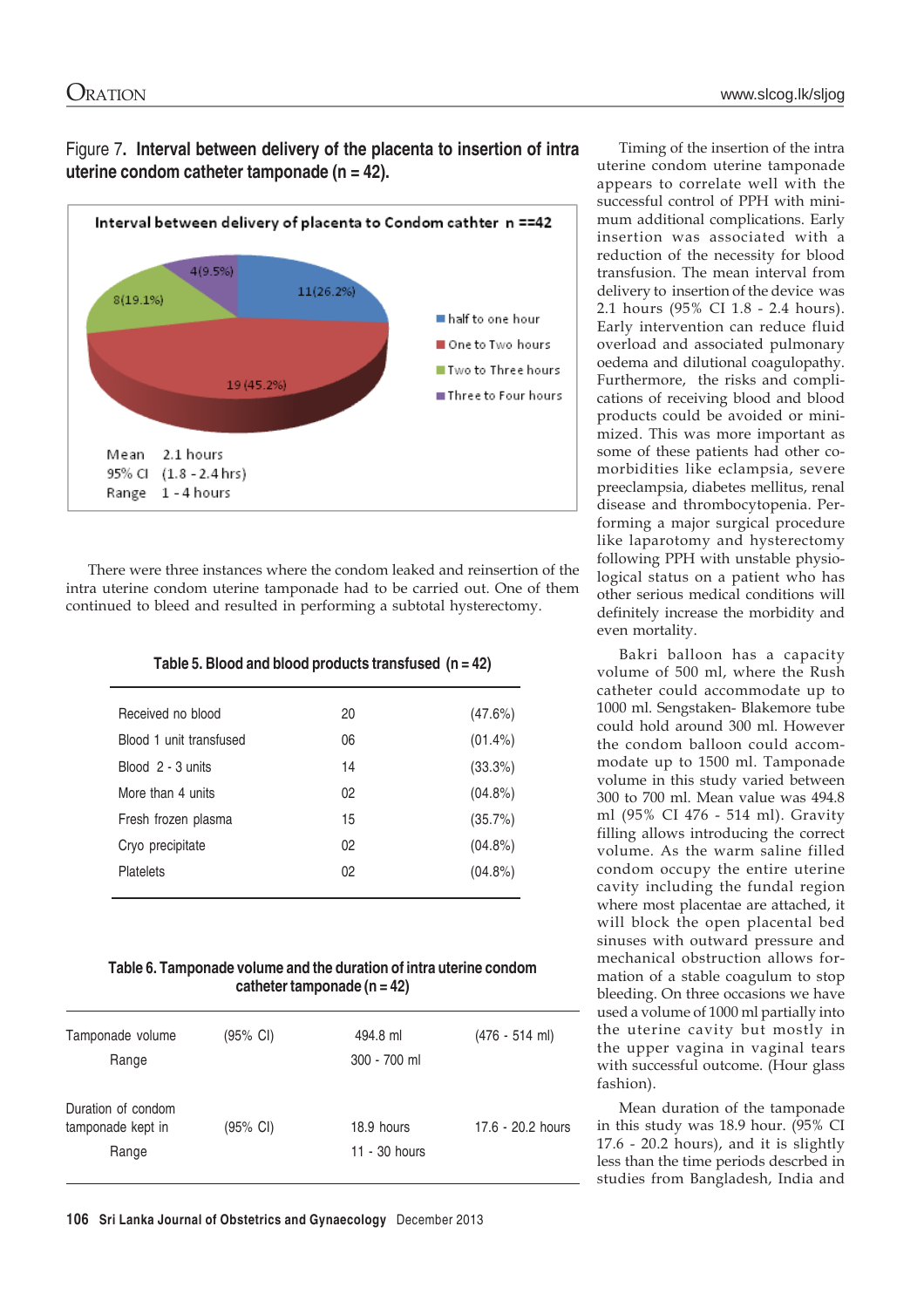Nepal, where it has been kept over 24 hours18,19,20. We selected a convenient hour to remove the condom than exact timing. As too early removal may resume bleeding and also our bad experience with reinsertions, 16 to 18 hours may be a reasonable duration to keep the tamponade in place. This is further strengthened by the minimum complications seen.

#### **Intensive care management**

Out of 42 cases only 10 (23.8%) were admitted to the intensive care and the rest were managed in the postnatal ward high dependency area.

With intrauterine condom catheter tamponade, the bleeding was controlled in 40 (95.2%) cases (Figure 8).

Rapid forceful filling up to 300ml followed by gravity filling of the condom tamponade and insertion of the vaginal pack and then marking the fundal level on the abdomen will allow you to observe vaginal bleeding as well as rising fundal level which will indicate failure. If bleeding continues the fundal level rises and the vital signs will show the changes. Therefore the absence of the drainage channel for the collection of a pool of blood at the fundus may not be a disadvantage. It appears that our results have not been affected by not performing a specific tamponade test with a drainage channel. In 13 (31%) patients control of PPH was achieved only after approximately one hour of the intervention.

### Figure 8**. Control of Bleeding (n = 42).**



#### **Table 7. Complications during hospital stay (n = 42)**

| Complication                              | Number of mothers                            |  |  |
|-------------------------------------------|----------------------------------------------|--|--|
| Fever with no other accountable pathology | 08 (19.1%)                                   |  |  |
| <b>Bleeding</b>                           | 08 (19.1%)<br>(two needed blood transfusion) |  |  |
| Abdominal pain                            | 18 (42.9%)                                   |  |  |
| Mucopurulent discharge                    | 00                                           |  |  |

Reinsertion of the device was needed in three cases due to leakage from the condom (due to rupture or damage) and two (4.8%) of them needed hysterectomy following continued bleeding. In the first case the decision was taken early and the subtotal hysterectomy was performed at three hours from the insertion of the device. In the second case the hysterectomy was performed 16 hours after an elective CS. Spontaneous leakage of excessive watery blood stained fluid after eight hours was found to be due to rupture of the condom. Reinsertion of the device was carried out and during the initial four hours after the reinsertion her condition was stable. Mild bleeding however continued and subsequently the condition deteriorated in spite of nine units of blood, 10 units of FFP, 2 units of cryoprecipitate and 2 units of platelets. The patient required a hysterectomy seven hours after the reinsertion.

Abdominal pain was the commonest complaint and was seen in 18 (42.9%) patients. Pain in the groin was seen following the intervention after elective CS. The pain was reduced with reduction of 50 - 75 ml of saline from the condom without interfering with PPH control.

#### **Extra hospital stay**

In uncomplicated cases standard duration of stay was 24 hours following normal delivery and 96 hours following CS in our unit. Without any other reason to remain in hospital the extra hospital stay after condom catheter uterine tamponade varied from 24 hours to 120 hours with a mean 40 hours (95% CI 33.5 - 47.5 hours). Especially during the first two years we were over cautious and kept them an extra day for observations. Fever (19.1%), lower abdominal pain (42.9%) and bleeding per vaginum (19.1%) were the common immediate complications. All cases of fever settled within five days with antibiotics. There was no mucopurulent discharge suggestive of endometritis. No patient had clinical picture suggestive of pelvic sepsis or pelvic peritonitis. We subjected most of the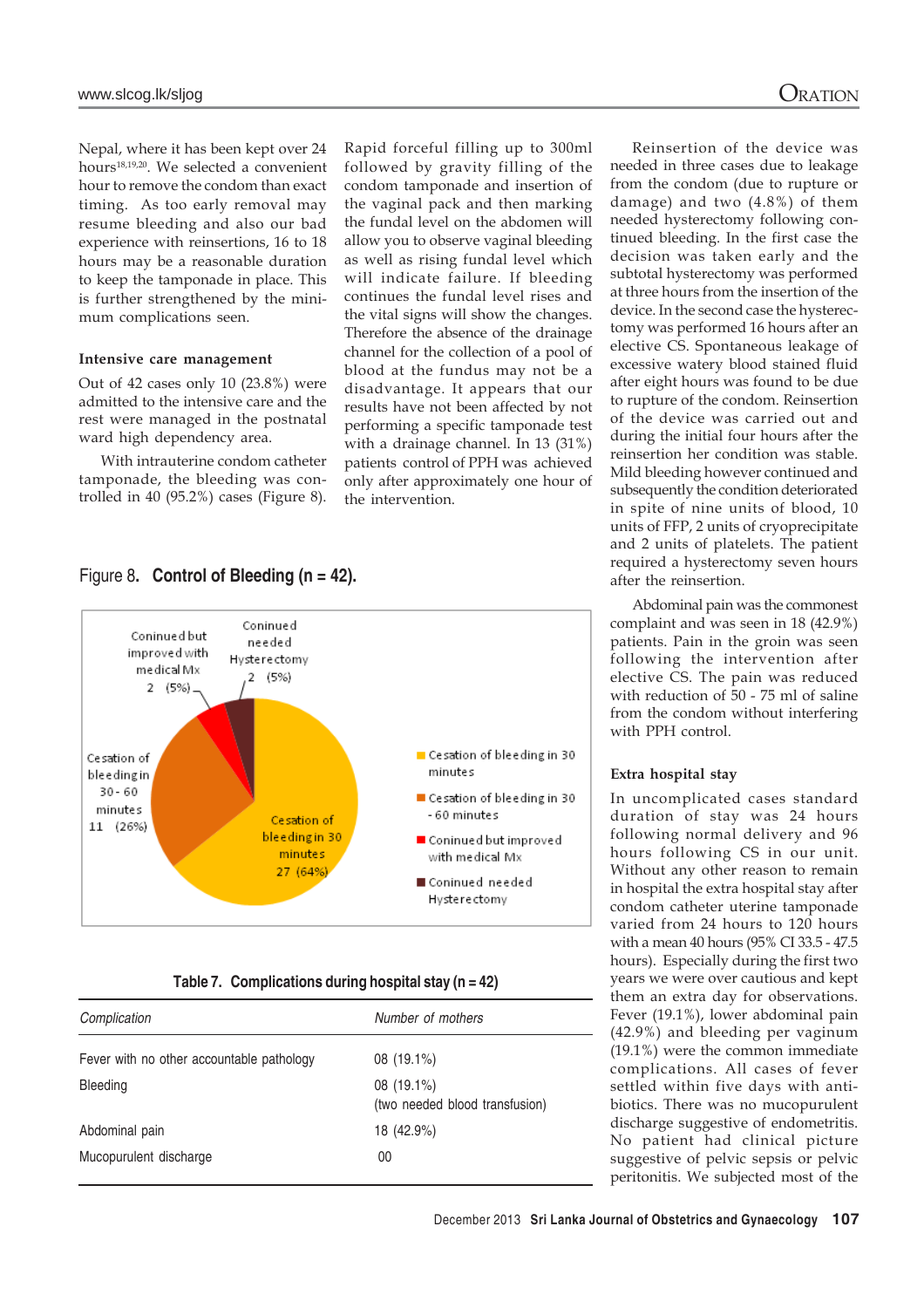|  |  | Table 8. Postnatal review at six weeks (n = 38) |  |
|--|--|-------------------------------------------------|--|
|--|--|-------------------------------------------------|--|

| Complaint                                                          | Number of mothers |
|--------------------------------------------------------------------|-------------------|
| Watery vaginal discharge                                           | $05(13.1\%)$      |
| Mucopurulent discharge                                             | 00                |
| Increased lochia continued over three weeks                        | 04 (10.5%)        |
| Significant abdominal pain requiring<br>analgesics/medical opinion | 03 (07.9%)        |
| Fever                                                              | 00                |
| Readmission                                                        | 00                |

Figure 9**. Commencement of menstruation – First year review (n = 27).**



## Figure 10**. Contraception usage (n = 27).**



varieties of condom for microbiological examination. The report revealed no bacterial growth, but occasional inert spores seen. The condom catheter was washed with Povidone iodine solution or with normal saline before insertion.

### **Follow up**

**Postnatal review at six weeks:** Thirty eight mothers came for the six weeks review. Five patients complained of scanty watery discharge but high vaginal swab for culture revealed no bacterial growth. Increased lochia over three weeks was seen in four patients while three patients complained of significant pelvic pain. None of them had any clinical features suggestive of endometritis. Overall the complications were minimal.

**Review after one year:** Twenty three mothers attended the hospital clinic for review at one year. We were able to get the information through telephone interview in four more cases. There were no major complaints. Twenty-two of them (81.5%) have started menstruation. In ten patients (37%) menstruation has commenced within four months. They all had normal regular periods. There were no issues related to the methods of contraception they used. The details of the menstrual pattern and the use of contraception showed in Figure 9 and 10. All except four were still breastfeeding. Two mothers had stopped breastfeeding within six months. There was no evidence of venous thrombosis in any of the patients. None of the mothers were pregnant again. Some mothers were not in the given Colombo addresses and they have gone to their native places away from Colombo.

**Review at 24 months:** The number has reduced to 24 as three mothers have gone abroad. There were no additional complications. Two more have had IUD inserted for contraception. Another two had changed from COC and DMPA to IUD use, while two more had started on COC. There were two ongoing pregnancies.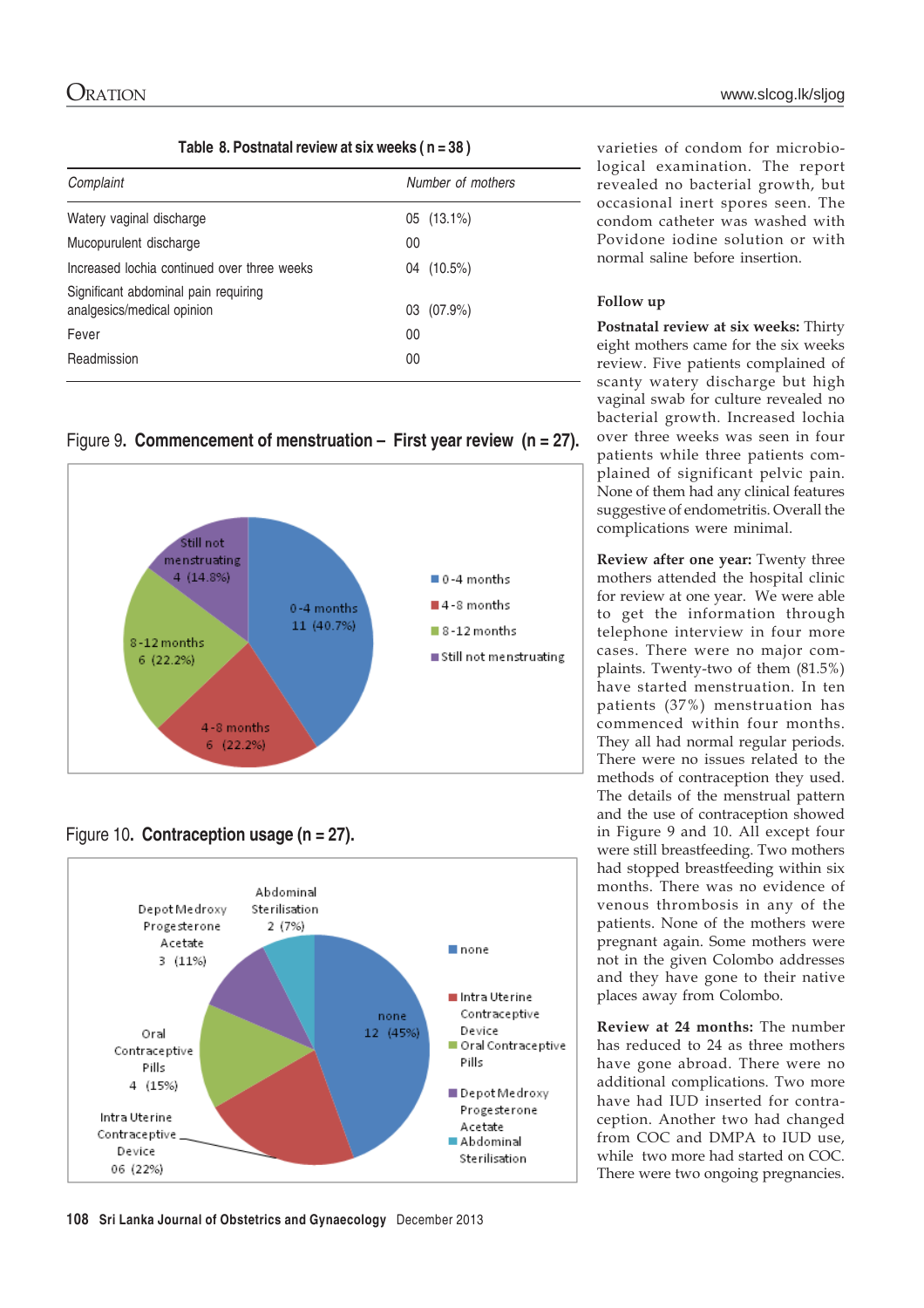**Review at 36 and 48 months:** Twenty two patients were reviewed at 36 and twenty patients at 48 months. One patient has had deep vein thrombosis and had treatment with anticoagulants. She developed venous thrombosis at two and a half years after the intervention, and she has used COC in the previous year. No other significant complications were seen among the others. Three more mothers had become pregnant.

There were two ongoing pregnancies in the second year and they delivered in the third year. There were three more pregnancies in the third year and they all had uncomplicated

pregnancies. There were three vaginal deliveries and two elective CS due to previous CS and low lying placenta. One more pregnancy was reported in the fourth year and following an uncomplicated antenatal period had anormal vaginal delivery. One vaginal delivery had retained placenta and manual removal of placenta was performed. None had a repeat PPH and all had uncomplicated puerperiums.

So far we have seen seven pregnancies occurring in the second and third year after the previous PPH and intra uterine condom catheter tamponade. All of them had become pregnant within five months of trying

### **Table 9. Pregnancies following intra uterine condom catheter tamponade (n = 7, 06 delivered, one ongoing)**

| Interval between the intervention and the<br>current pregnancy | Mean<br>95% CI<br>Range                    | 25.6 months<br>$(19.8 - 31.2$ months)<br>18 - 36 months |
|----------------------------------------------------------------|--------------------------------------------|---------------------------------------------------------|
| Duration tried for a pregnancy                                 | Mean<br>95% CI<br>Range                    | 2.8 months<br>$(1.9 3.7$ months)<br>14 months           |
| Antenatal complications                                        | None                                       |                                                         |
| Mode of delivery                                               | EI CS<br><b>NVD</b><br>Successful VBAC     | 02<br>03<br>01                                          |
| Third stage complications                                      | None<br><b>Retained Placenta</b><br>(MROP) | 05<br>01                                                |
| <b>PPH</b>                                                     | None                                       |                                                         |
| Post natal complications                                       | None                                       |                                                         |

for a pregnancy. Two had elective CS. One was due to a previous CS with possible cephalo-pelvic disproportion in the current pregnancy. The second was on maternal request, which could not be changed in spite of intense counselling.

There were no cases who were trying for a pregnancy over six months but unsuccessful. In most of the mothers the reasons for delaying a pregnancy were, employment related reasons, economic and family reasons. But there were six mothers the main reason was the fear of similar complication occurring in her next pregnancy. However our experience in this study with uncomplicated pregnancy and delivery will be reassuring to these mothers

### **The cost of the intervention in comparison to other methods**

The total cost estimated for the equipment in the insertion of a condom catheter tamponade is a around Rs. 200. This icluded the cost of the condom, suture, foley catheter and the vaginal pack used. The cost of a purpose designed uterine balloon catheter (Bakri balloon) is estimated to be around Rs. 25,000. Therefore, a condom catheter is 100 times cheaper than the purpose designed balloon catheter. But we have not seen any evidence to suggest that the condom catheter is inferior in efficacy or safety to this expensive purpose designed balloon.

### **The effect of intrauterine condom catheter tamponade on the rate of hysterectomies performed**

We see a very favourable trend of reduction in percentage of hysterectomies associated with a steady increase in the usage of intra uterine condom catheter tamponade, during the period 2005-2010. It is satisfying to see that the use of intra uterine condom catheter tamponade is gaining acceptance as a safe method before embarking on complicated surgical procedures.

NVD = Normal Vaginal Delivery, El CS = Elective Cesarean Section, VBAC = Vaginal Birth After **Cesareandelivery**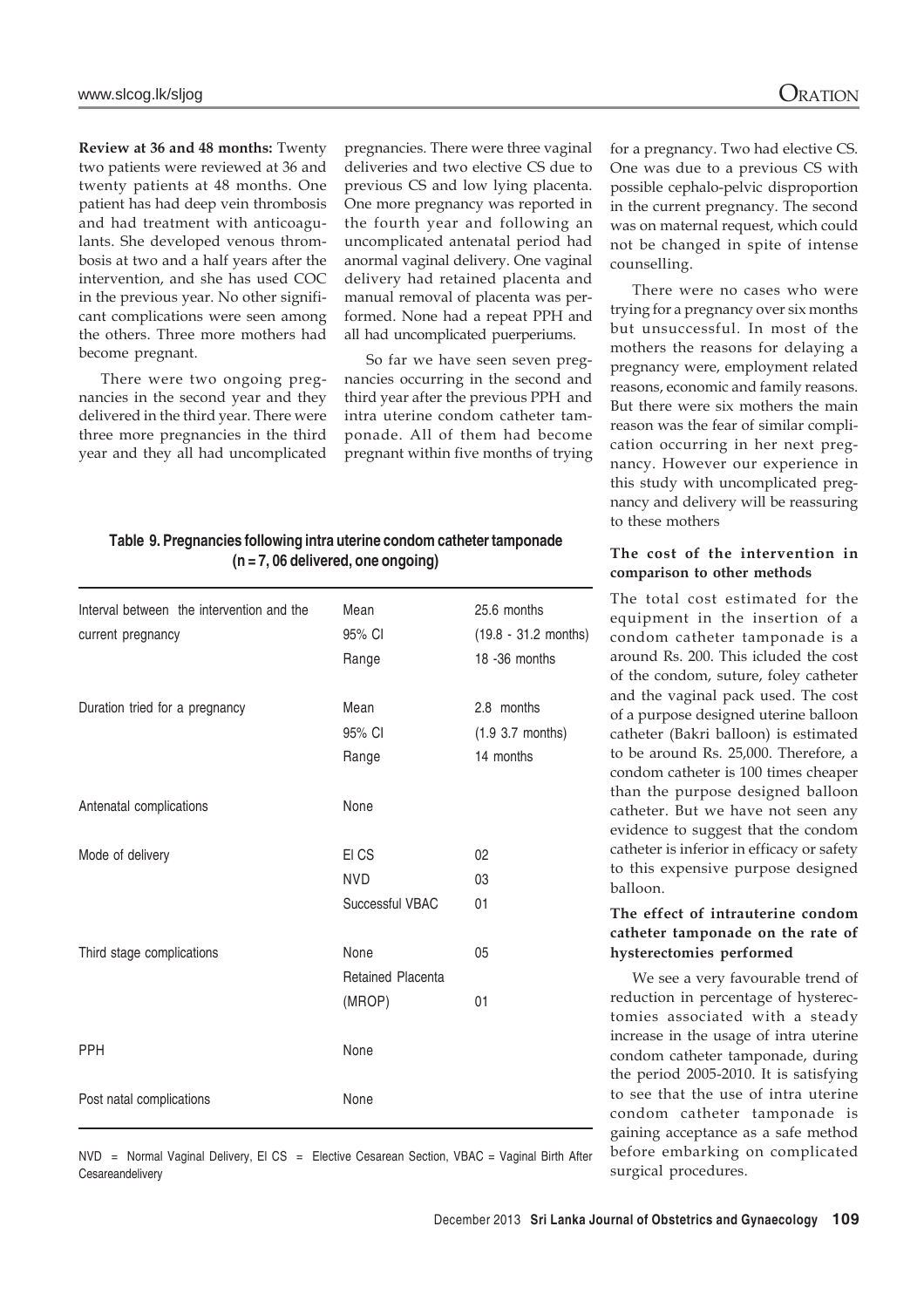

### Figure 11. **The trend of hysterectomies and the use of intra uterine condom catheter tamponade in Castle Street Hospital for Women 2005 - 2010.**

### **Conclusion**

PPH remains the leading cause of maternal mortality in Sri Lanka. However maternal deaths reflect only the tip of the iceberg and SAMM is approximately 18 times greater than the number of deaths at CSHW, and PPH is the leading cause of SAMM. Uterine atony is the commonest cause of PPH. The insertion of an intra uterine condom catheter tamponade for the management of PPH in atonic uterus, is an effective, low cost, easily administered minimally invasive treatment option which can be performed by medical personnel of average skill. This appears to have minimum early and long term complications and most importantly, it controls uterine bleeding while preserving the mother's ability to conceive again.

### **Acknowledgements**

All medical, nursing and midwifery staff of ward 1 and 2 of CSHW for the dedicated service offered to look after all these mothers. Postnatal ward SHO Dr. B. G. Upali who helped me to collect data. My wife Dr. Kushal Ranatunga who coordinated posting of letters and telephone interviews with mothers in second year onward.

Prof. Jayantha Jayewardene and Prof. Malik Goonewardene for the advice given and the corrections made in the script. script.

### **REFERENCES**

**1.** Khan KS, Wajdyla D, Say L, Gulmezoglu AM, Van Look PFA. WHO analysis of causes of maternal death: a systematic review. Lancet 2006; 367: 1066-74.

**2.** Family Health Bureau, Ministry of Health Care and Nutrition of Sri Lanka. Annual Report on Family Health 2010. Family Health Bureau, Ministry of Health Care and Nutrition of Sri Lanka, Colombo 2012.

**3.** Family Health Bureau, Ministry of Health Care and Nutrition of Sri Lanka. Annual Report on Family Health 2008 -2009. Family Health Bureau, Ministry of Health Care and Nutrition of Sri Lanka, Colombo 2011.

**4.** Prendiville WJ, Elbuourne D, McDonald S. Active versus expectant management in the third stage of labour. Cochrane Data Base of Systematic Reviews 2000. Issue 3. Art. No.: CD000007. DOI: 10.1002/14651858

**5.** Carine R. Severe acute maternal morbidity in low income countries In: Arulkumaran S. Pattinson R (Eds.) Near Miss Audit in Obstetrics. Best Practice and Research. Clinical Obstetrics and Gynaecology 2009; 23: 305-16.

**6.** Say L, Souza JP, Pattinson RC. Maternal near miss – towards a standard tool for monitoring quality of maternal health care. Best Practice and Research Clinical Obstetrics and Gynaecology 2009; 23: 287- 96.

**7.** Graham WJ. Criterion – Based Clinical Audit in Obstetrics: bridging the quality gap? In: Arulkumaran S. Pattinson R (Eds.). Near Miss Audit in Obstetrics. Best Practice and Research. Clinical Obstetrics and Gynaecology 2009; 23: 375-88.

**8.** The World Heath Organization Evaluating the quality of care for severe pregnancy complications: the WHO nearmiss approach for maternal health. WHO guide, The World Health Organization, Geneva, 2011.

**9.** Brace V, Kernaghan D, Penney G. Learning from adverse clinical outcomes: major obstetric haemorrhage in Scotland, 2003-05. British Journal of Obstetrics & Gynaecology 2007; 114: 1388-96.

**10.** Ranatunga GA, et al – Severe acute maternal morbidity in a tertiary care institution. Sri Lanka Journal of Obs & Gyn 2012; 34: 135-44.

**11.** Malik Goonewardene, et al – The occurrence, management and outcomes of post partum haemorrhage in a teaching hospital in Sri Lanka. Sri Lanka Journal of Obs & Gyn 2012; 34: 144 -55.

**12.** Royal College of Obstetricians and Gynaecologists. Green top Guideline No. 52. Prevention and management of post partum Haemorrhage. London: RCOG, 2009.

**13.** Danso D, Reginald PW. Internal uterine tamponade in A Textbook of Post Partum Hemorrhage (Ed C. B-Lynch et al.). Sapiens Publishing 2006; Chapter 28 : 263 - 267.

**14.** Ferrazzani S, Guariglia L, Dell'Aquila C. The balloon internal uterine tamponade as a diagnostic test in A Textbook of Post Partum Hemorrhage (Ed C. B-Lynch et al.). Sapiens Publishing 2006; chapter 29: 268-75.

**15.** Bakri YN, Amri A, Abdul Jabbar F. Tamponade-balloon for obstetrical bleeding. Int J Gynaecol Obstet 2001; 74: 139-42.

**16.** Keriakos R, Mukhopadhyay A. The use of the Rusch balloon for management of severe postpartum haemorrhage. J Obstet Gynaecol 2006; 26: 335-8.

**17.** Thapa K, Malla B, Pandey S, et al.